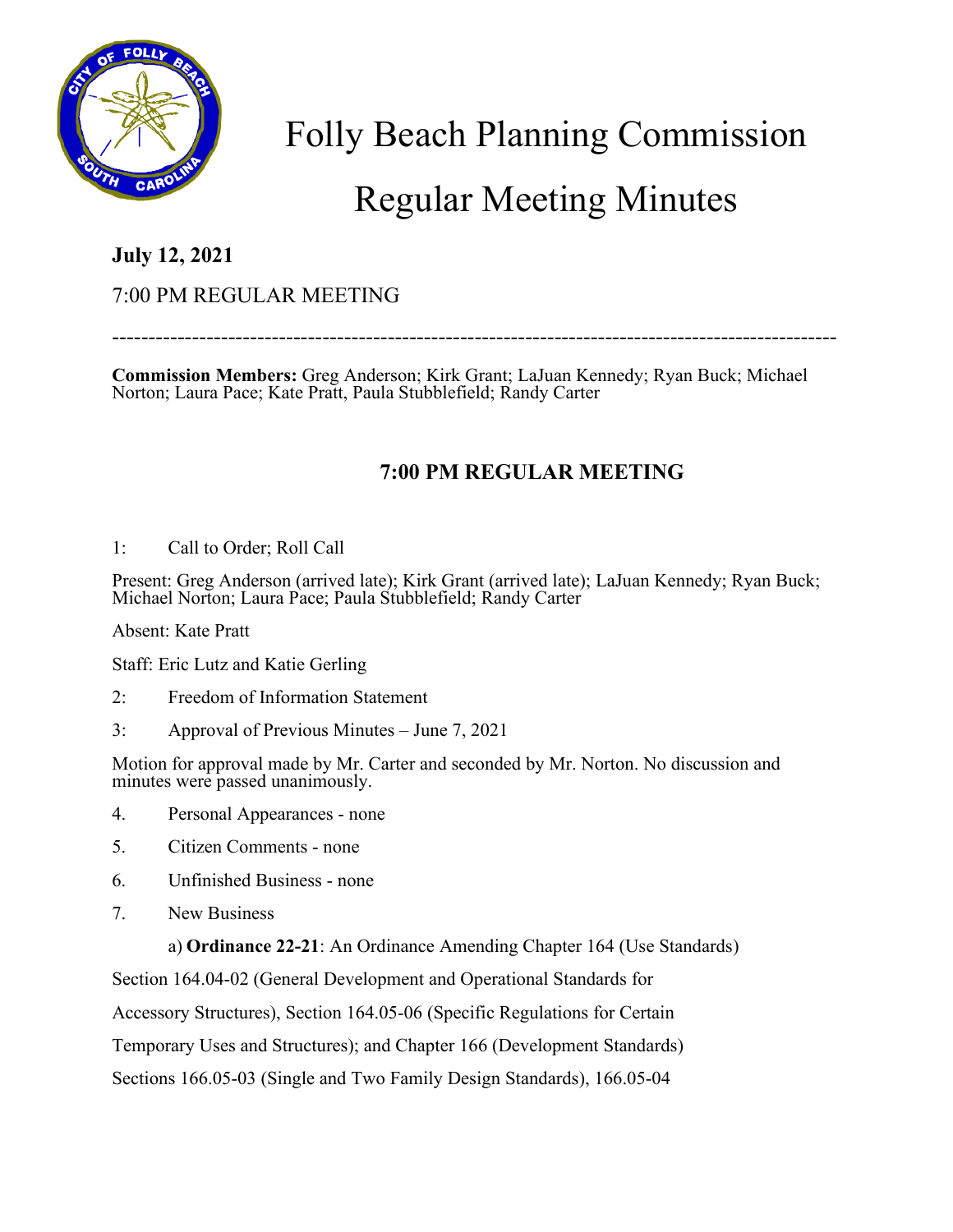(Multi-Family Design Standards), and 166.05-05 (Commercial Design Standards) by Regulating Shipping Container for Residential and Commercial Uses in a Safe and Aesthetically Pleasing Manner.

- Mr. Carter made a motion for discussion and Mr. Anderson approved. Randy started off discussion with comments on anchoring requirements per engineer standards and how that was a hardship for homeowners having the POD there for short periods of time. If asked if there was a grace period for this and what was the similar regulations for dumpsters on the island during a storm? Mr. Lutz answered that contractors are required to remove dumpsters when a storm is approaching. Enforcement is permit based.

- Mr. Stubblefield made a motion to remove exterior hardware/handles of shipping containers. Ms. Pace seconded it. Discussion centered around how you would lock it, that it is best for it to look like the side of a building and not a shipping container and opening side should face away from the right of way. The motion was amended by Paula to have 164.04-02 (H) have the same wording as Sec. 166.05-03(7) and Sec 166.05-04 ( $H$ ) to include the wording "...shall be finished in a manner typical of residential structures…". All members voted in favor of this amendment.

- Mr. Carter made a motion for an amendment to 164.05-06(4) to read "...used for storage longer than 7 days between May1st and December 1st shall be anchored..." Paula seconded the motion. Mr. Buck stated that PODs can withstand 110 mph winds but only when fully loaded/packed. All members voted in favor of the amendment and it passed.

- Mr. Grant made a motion to amend Sec 166.05-05 to strike number (3) thus allowing lettering on storage container the Design Review Board would still manage the commercial design standards. Mr. Anderson seconded. There was no discussion and all members voted in favor of the amendment.

-A vote was called to recommend to Council the entire Ord 22-21 with the approved amendments. All members voted to recommend to council with amendments.

b**) Ordinance 23-21**: An Ordinance Amending Chapter 164 (Use Standards)

Section 164.03-03 (Commercial Use) to Require Restroom and Trash

Receptacles for Commercial Parking Lots.

- Mr. Carter made a motion for discussion and Mr. Anderson seconded. Randy started discussion asking if the City violated its own ordinance citing Sec 164.03-03 (B) Commercial parking where exchange of compensation for parking is prohibited in any residential district of the city. Staff responded and said that this ordinance section does not apply to City functions but would verify. Note: Staff researched this and the street ROWs are not zoned so this provision of the ordinance does not apply to the parking at the Washout.

- Randy then made the comment that the Ordinance 23-21 should go further and require bathrooms at all beach access parking lots. Mr. Lutz stated that this would not be feasible from a staff point as we own all the beach accesses and just contract out some of the parking services there. There would be many neighbor complaints and flood code make this difficult. Mr. Carter made a motion that all paid parking lots, even beach accesses should require restrooms. There was no second and motion fails.

- Paula then made a motion to amend 164.03-03 (4) to require 1 recycling bin in addition to the garbage. Mr. Lutz said that recycling has to dump with trash on peak season as there is too much cross contamination and we get calls every time this happens. Paula withdrew her amendment.